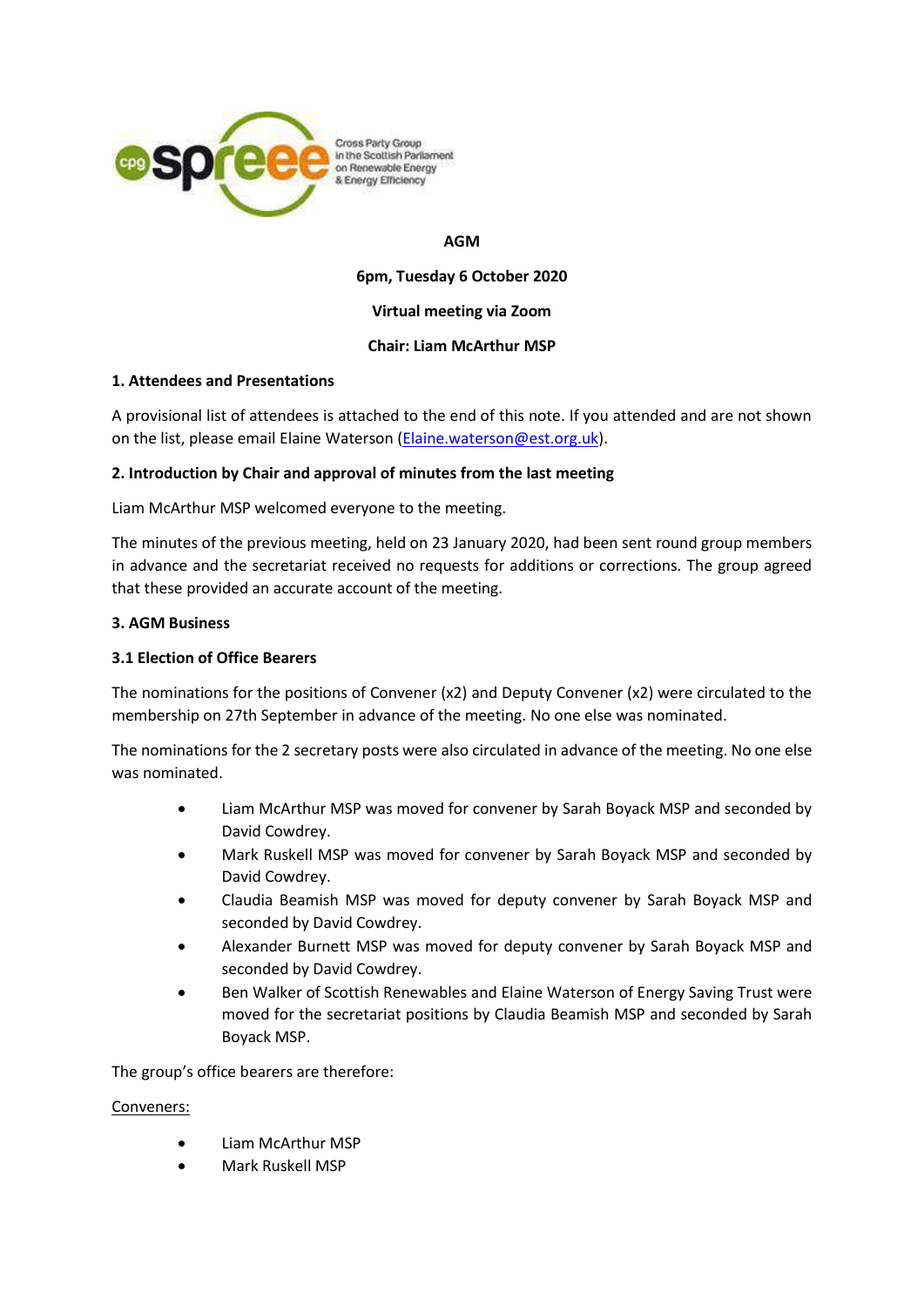## Deputy Conveners:

- Claudia Beamish MSP
- Alexander Burnett MSP

The group's secretaries are therefore:

- Ben Walker, Scottish Renewables Secretary (Renewable Energy) and Treasurer
- Elaine Waterson, Energy Saving Trust Secretary (Energy Efficiency)

Liam McArthur thanked the secretaries for all their efforts over the last year.

## **3.2 Approval of Annual Return**

Liam McArthur MSP asked if there were any corrections to the Annual Return which was emailed to group members in advance of the meeting and sets out the group's activities over the previous year and the financial benefits received by the group from Energy Saving Trust and Scottish Renewables. There were no suggestions or corrections. The group therefore agreed that the Annual Return could be submitted.

# **4. Discussion of future work programme (for 2020/21)**

Liam McArthur MSP noted there would likely be two further meetings of the cross-party group between now and May 2021. He then ran through a number of suggestions for meeting topics that had been received from members of the group in advance of the AGM. These were as follows:

- Zero carbon localities/the role of local authorities/how can net zero be made a reality for Scotland's local authorities
- Marine energy research, and how this can contribute towards the goal of net zero by 2045?
- Offshore wind-hydrogen Scaling up green Hydrogen.
- Low Carbon Heat tackling hard to treat housing.
- Responsible Energy Islands Orkney.
- Accelerating the Clean Energy Transition

Liam McArthur MSP highlighted that there was some cross over between the topics and went on to note his support for the Orkney suggestion. Sarah Boyack MSP suggested that it would be a good idea to link the suggested zero carbon localities topic with one on low carbon housing. She went on to note that in 3 years' time no homes will be built in Scotland with a gas boiler and that she would be interested in learning more about how that gap will be filled. Mark Ruskell MSP highlighted that he would support a discussion around hydrogen (grey, blue and green) and its role in the decarbonisation of heat. He also noted that the ECCLR Committee have been looking at this. Claudia Beamish MSP noted she would be interested in exploring low carbon supply chains in relation to marine energy and in particular exploring how supply chains can be kept in Scotland. Paul Moseley from the Scottish Futures Trust noted his support for exploring hydrogen and CCS. Lewis Macdonald also noted his support for a future meeting on CCS along with hydrogen and the associated supply chain. Mark Ruskell MSP suggested that it might be interesting for a future meeting to focus on onshore wind but noted that this was less pressing in terms of the timeframe we are operating to. Sarah Boyack MSP suggested sessions on the Heat Networks Bill the National Planning Framework (NPF4), and supply chains would be helpful.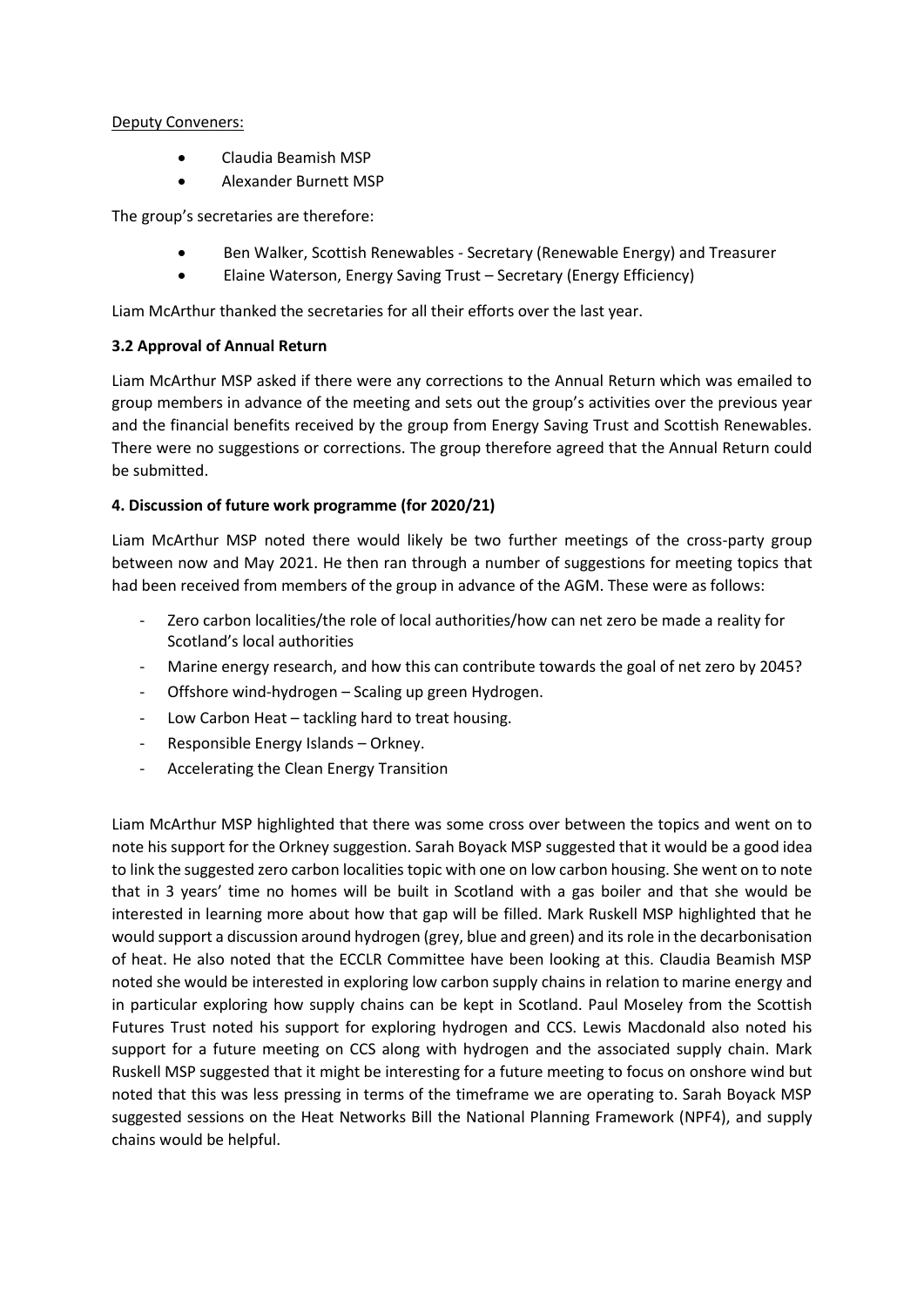Liam McArthur MSP drew the discussion to a close by suggesting the group's secretaries and conveners formulate some broad titles for future meetings based on the suggestions discussed. He also invited everyone to forward suggestions for speakers to Elaine Waterson and Ben Walker.

# **5. Presentation – Green Recovery, Energy Efficiency and Heat, Fabrice Leveque, Climate Emergency Response Group (CERG)**

Fabrice began his presentation with a brief description of CERG noting that WWF (who Fabrice works for) is a member of CERG. He went on to provide an overview of the wider context within which CERG works noting the potential impacts of climate change and highlighting likely impacts of different levels of warming. He went on to note that if the climate change pledges made by governments across the world were all delivered warming of  $3^{\circ}$ C would be likely. He emphasised that Scotland's target is aligned with a 1.5°C warming goal and that delivering this would require transformational change with emissions needing to get close to zero in many sectors. He went on to explain that CERG has published 3 reports to date, the most recent of which was published in August this year and focussed on green recovery. He highlighted that "retrofit buildings for a net-zero Scotland" was one of 4 priority areas identified in the report and noted that CERG was not alone in suggesting this – many others including the Committee on Climate Change (CCC) have highlighted this as a priority area for a green recovery. He went on to note that CERG's recommendations focussed on three areas – energy efficiency, heat networks and heat pumps emphasising that these are the technologies that the CCC recommend for short term decarbonisation.

There was then a pause for questions.

A range of questions were directed at Fabrice; please note that the intention of this meeting note is not to record a verbatim account of the meeting. Questions posed and answers received included:

- **Tom Mason MSP** asked how far way the heat pump supply chain was from being able to deliver. Fabrice noted that the industry in Scotland was relatively small but highlighted that there were two heat pump manufacturers in Scotland and that there is a large heating industry base.
- **Russell Gibb (Planet heat)** suggested that the biggest problem was that the cost and quality of installation of heat pumps were not where they should be and expressed concern about scaling up if there was not confidence around the quality of installations. Fabrice responded by highlighted that CERG have focussed their initial recommendations on installations through the Scottish Government's fuel poverty schemes noting that there were good supply chains tied to these schemes. He also noted that in France the replacement of oil boilers in rural areas has recently been banned.
- **Mark Winskel (University of Edinburgh)** noted that recommendations around energy efficiency are not controversial and went on to ask about how recovery spend reorders priorities for net zero ambitions. He then raised concerns that hydrogen was being missed out of the discussion noting that in the search for short term solutions longer term solutions may be forgotten. He went on to suggest that more attention should be given to hydrogen innovation. Fabrice responded that CERG follow the CCC's advice that hydrogen needs to be primarily used for heavy goods etc. and that that getting low carbon hydrogen for those sectors was already challenging. He also noted that the CCC's recommendations around hybrid heat pumps leaves the option of hydrogen open. He went on to highlight that CERG's recommendations are focussed on meeting targets – Scotland has stretching 2030 targets that won't be met if we wait another decade for the 'perfect' solution.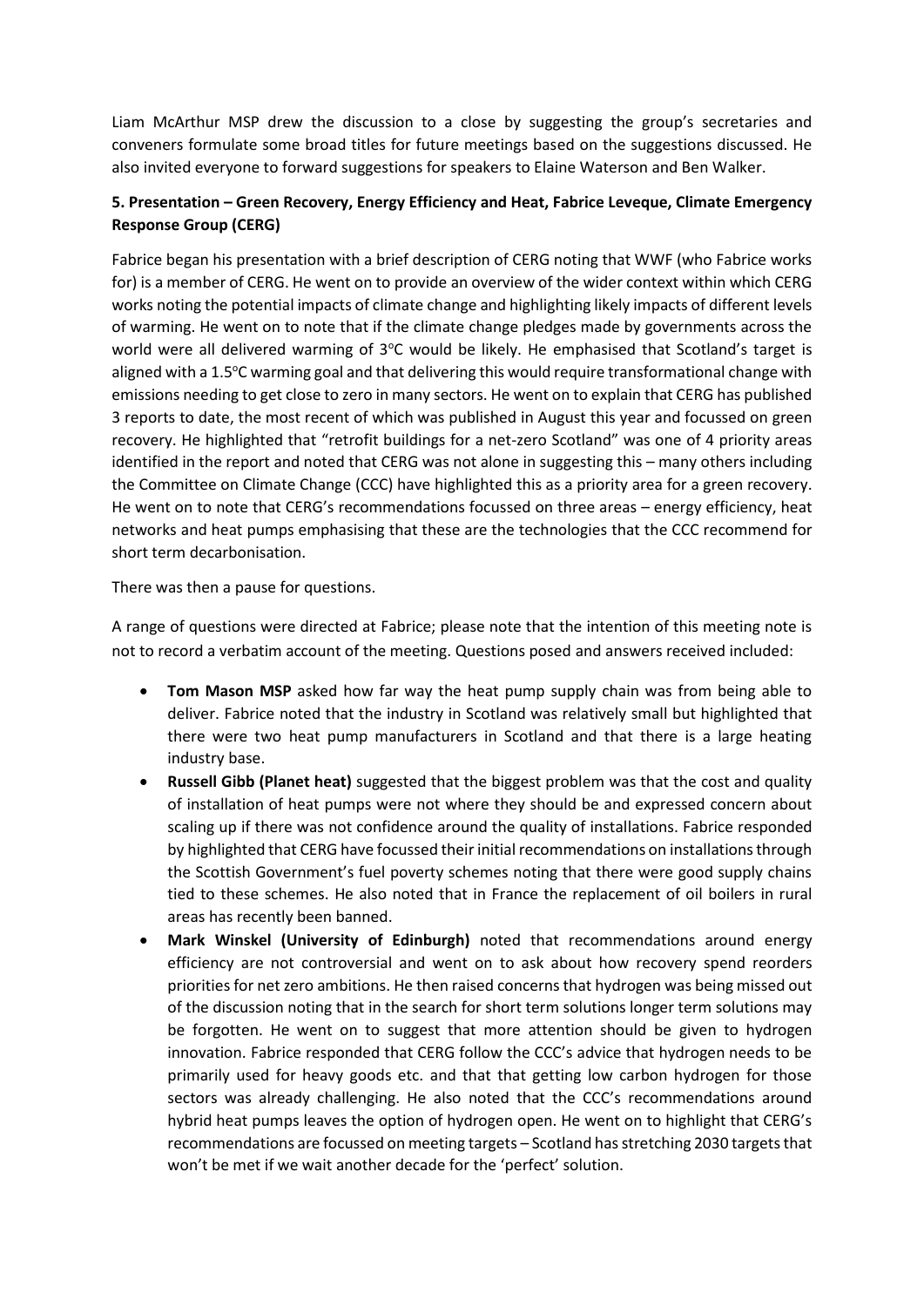- **John Birchmore (SHREWS Ltd)** asked about Fabrice's comments on district heating and incineration. Fabrice agreed that there is a need to make sure heat networks use existing resource.
- **Alexander Burnett MSP** noted that he had spoken to heat pump manufacturers in Scotland and while they had the capacity to ramp up, they had no visibility of the expectations on them/their industry. Fabrice highlighted that scaling up will be a huge job but that we have seen big ramp ups in other technologies. He went on to note that net zero requires significant acceleration and that there were still some unanswered questions around how to pay and ensuring a just transition.

The presentation then continued. Fabrice highlighted the important role that minimum standards for energy efficiency in homes had to play in leveraging in investment but also noted the importance of publicly fuel poverty schemes for those unable to pay for improvements. He also highlighted that a more focussed and targeted approach was required for heat networks noting that it was not sufficient to rely on a few sets of disparate policies. He went on to provide a brief summary of Scottish Government commitments to date and compared these with key CERG asks.

A second set of questions were then directed at Fabrice. As above please note that the intention of this meeting note is not to record a verbatim account of the meeting. Questions posed and answers received included:

- **Nigel Holmes (Scottish Hydrogen and Fuel Cell Association)** mentioned the SGN fuel poor connection scheme that connects households to the and said that this is the cheapest way for them to heat their properties. He went on to ask about alternatives that would be as cost effective and that could deliver similar results.
- **Sarah Boyack MSP** asked what on-gas heat pumps were.
- **Russell Gibb (Planet heat)** highlighted the importance of putting energy efficiency at the forefront of fuel poverty efforts and said it would be hard to make heat pumps cheaper to run than mains gas.
- **Chris Cook (UCL)** asked what could be done to mobilise energy as a service and highlighted a project in Linlithgow called "Heat from the Street".
- In response to the above questions **Fabrice** said that heat pumps were expensive to buy but cheap to run, whereas gas boiler were cheap to buy but expensive to run. He went on to highlight that lots of companies are looking to move into the heat as a service space but noted that we need government interventions to drive the market.
- **David Cowdrey (MCS Charitable Foundation)** thanked Fabrice for an excellent presentation, noted his support for Chris Cook's comments and said that a radical transformation of the market is required. He also noted that leaving the EU presents an opportunity to reduce VAT rates on renewables.
- **Liam McArthur MSP** concluded the discussion by emphasising the importance of taking a fabric first approach, the need for a relentless focus on scaling up, and the need to focus on what can be done now whilst also leaving future options open. He also noted that Elizabeth Leighton had put a link to the CERG report in the chat box and asked if a copy of the chat could be saved and shared with the group.

A copy of the chat from the meeting can be found at the end of this meeting note.

## **6. Dates of future meetings**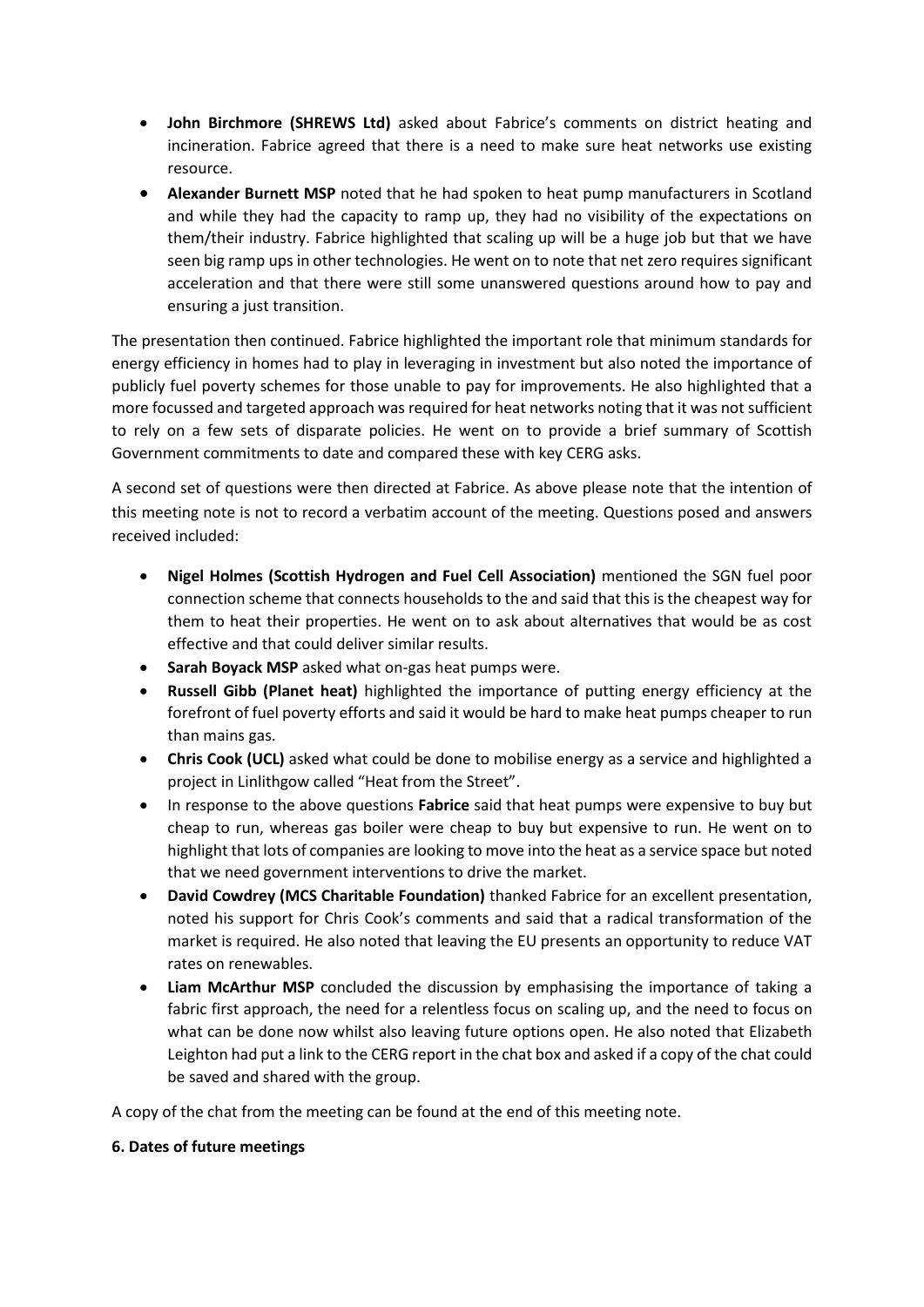Elaine Waterson said that there will be two further meetings of the group this year, one before Christmas and one at the beginning of the new (calendar) year. She highlighted that the group will continue with meetings on Tuesday evenings for the time being. This is because PMQs are taking longer than usual at the moment which makes it harder for MSPs to attend meetings at 1pm on Thursdays.

**7. AOB**

-

**8. Attendees**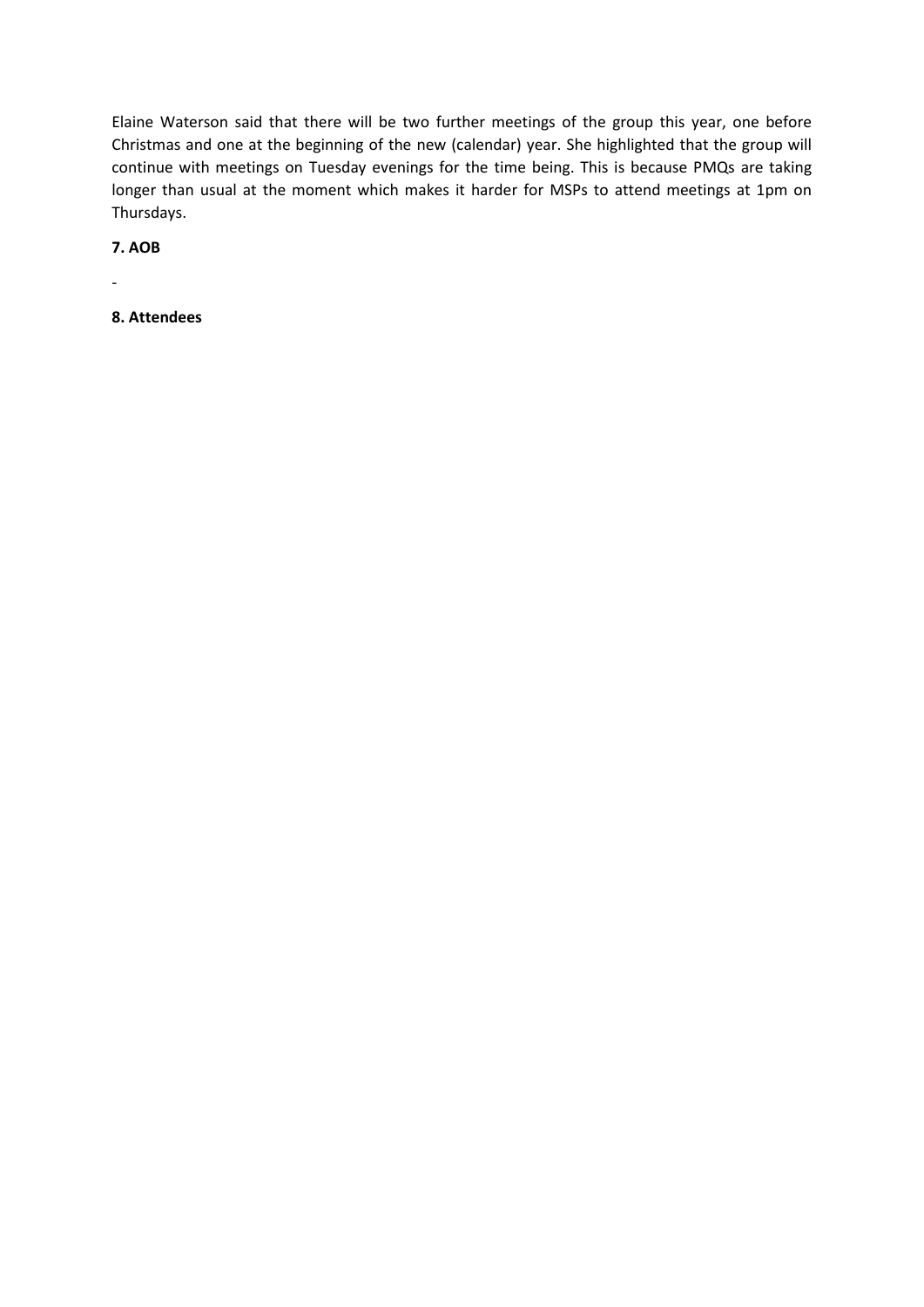| <b>Aisling Doyle</b>    |
|-------------------------|
| Alan Beal               |
| <b>Alex Burnett MSP</b> |
| <b>B</b> Finnegen       |
| <b>Ben Walker</b>       |
| <b>Brian Davison</b>    |
| Charlotte Stamp         |
| Claudia Beamish MSP     |
| <b>Colin Pritchard</b>  |
| Daphne Vlastari         |
| David Cowdrey           |
| <b>Elaine Benzies</b>   |
| <b>Elaine Waterson</b>  |
| Elizabeth Leighton      |
| <b>Ewen Donaldson</b>   |
| Fergus Boden            |
| Gillian Capmbell        |
| Jamie Farquhar          |
| Jenny Langskog          |
| John Barclay            |
| John Birchmore          |
| Jonathan Bowes          |
| Lewis Macdonald MSP     |
| Liam McArthur MSP       |
| Marcelina Hamilton      |
| Marissa Liippiatt       |
| Mark Ruskell MSP        |
| Mark Winksell           |
| Nigel Holmes            |
| Paul Gill               |
| Paul Moseley            |
| Peter Roche             |
| Rebecca Bell            |
| <b>Russell Gibb</b>     |
| Sarah Boyack MSP        |
| Simon Peltenburg        |
| T Brian Donaldson       |
| Tom Mason MSP           |

## **9. Copy of text from Zoom chat box**

Note: any chat relating to the election of office bearers and relating to when people left the meeting has been removed in order to keep the text as easy to follow as possible.

- From Rebecca Bell to Everyone: 06:11 PM -Can I suggest an additional topic: carbon capture & storage for whole-economy decarbonisation
- From Claudia Beamish to Everyone: 06:11 PM keen on low carbon supply chains and marine energy - do they fit rogether/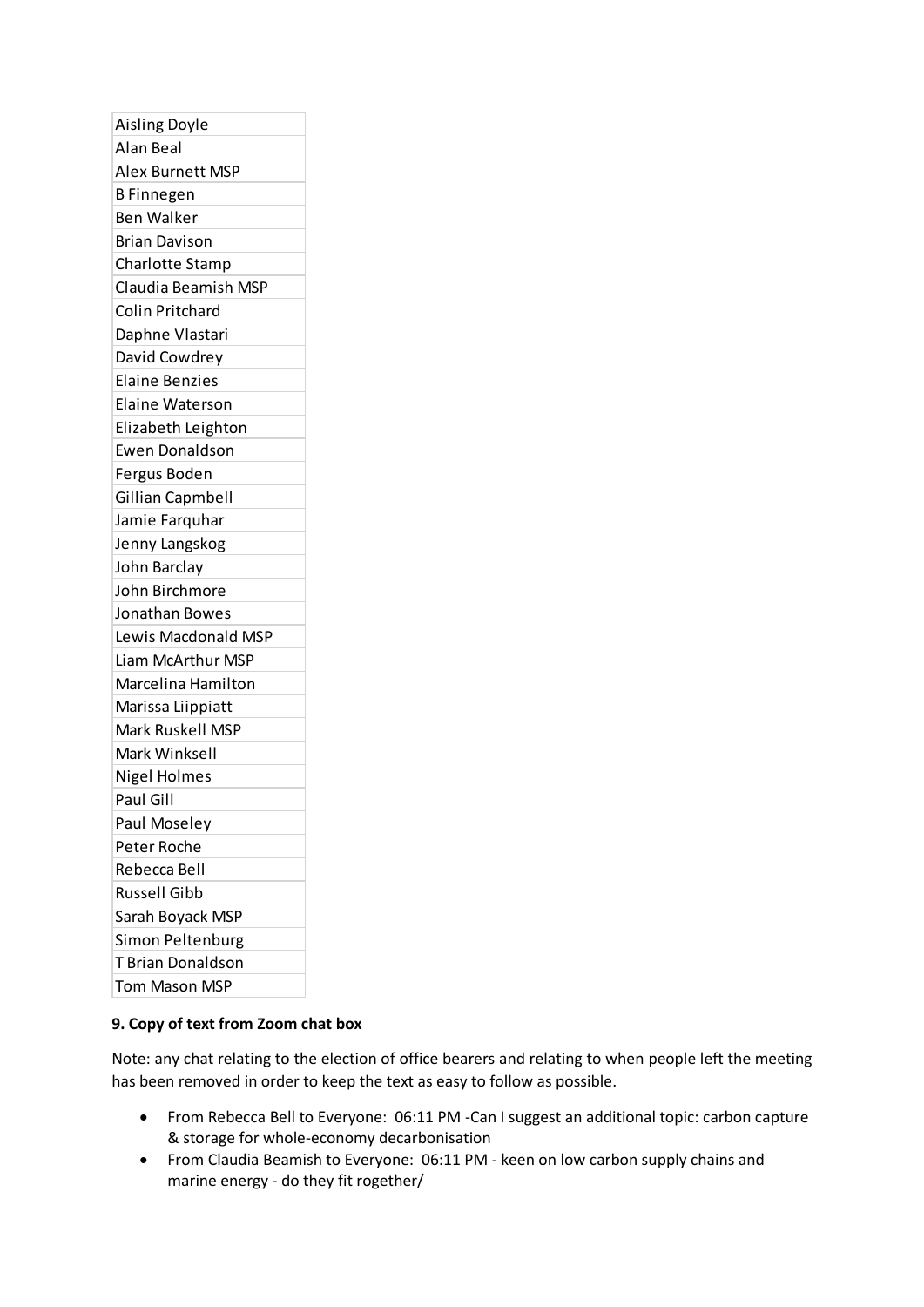- From Colin Pritchard to Everyone: 06:12 PM It would be god to have something on Storage
- From John to Everyone: 06:12 PM Small scale combined heat and power from waste
- From Daphne Vlastari to Everyone: 06:13 PM I agree Colin re your point on storage!
- From Paul Moseley to Everyone: 06:13 PM I would support Hydrogen and CCS.
- From Fergus Boden Friends of the Earth Scotland to Everyone: 06:15 PM I'd worry about doing something on storage; interested to see the groups remit but I wouldn't deem CCS as part of "renewable" energy, though obviously part of the broader energy system
- From David Cowdrey to Everyone: 06:15 PM Look at home grown renewables built in to new homes like Ground Source and Air Source Heat pumps, Solar PV and Solar Thermal, rather than just hydrogen, we need a mixed solution depending on the home, so a whole house approach rather than a single solution.
- From Elizabeth Leighton to Everyone: 06:15 PM Recommend something on heat networks - local and large - given Heat Networks Bill now in parliament
- From Mark Ruskell to Everyone: 06:16 PM I'd also make a pitch for Onshore Wind Scotland's next chapter.
- From Elizabeth Leighton to Everyone: 06:17 PM to follow Mark look at this alongside planning
- From Rebecca Bell to Everyone: 06:18 PM I agree with Elizabeth that planning is important - a whole system spatial energy / decarbonisation plan would be great
- From Nigel Holmes (SHFCA) to Everyone: 06:19 PM +1 for strategic planning and NPF4
- From John to Everyone: 06:19 PM Issue of power purchase agreements for community wind farms need to be looked at
- From David Cowdrey to Everyone: 06:19 PM I agree as well
- From Tom Mason MSP to Everyone: 06:19 PM that sounds good
- From Nigel Holmes (SHFCA) to Everyone: 06:19 PM Also fully support including hydrogen...
- From Mark Ruskell to Everyone: 06:20 PM
- Sarah's suggestion a very neat way to capture planning on a range of fronts incl. onshore wind
- From Mark Ruskell to Everyone: 06:35 PM How ambitious should we be with heat pumps?
- From David Cowdrey to Everyone: 06:36 PM MCS has lists of suppliers and certified installers in Scotland
- From Paul Moseley to Everyone: 06:36 PM Re HP numbers: we are currently installing c.2k / yr, compared with c.120k gas boiler installations, so a significant scaling required.
- From bfinnegan to Everyone: 06:37 PM Under Warmer Homes Scotland that Warmworks delivers - we have installed around 400 under the scheme - and our supply chain of 22 local installers have either already retrained to install ASHPs or are in the process of doing so
- From David Cowdrey to Everyone: 06:37 PM We need to make Heat Pumps and domestic renewables the norm as soon as possible.
- From Nigel Holmes (SHFCA) to Everyone: 06:37 PM 3000 new build properties per year is a start, but there are about 2.3 million households in Scotland?
- From David Cowdrey to Everyone: 06:40 PM Under the Green Homes Grant only MCS Certified fitter can put in Heat Pumps, 99.9% of the global hydrogen is made from coal and natural gas.
- From Colin Pritchard to Everyone: 06:40 PM disagree with Mark: we need \*every\* heating solution!!
- From Nigel Holmes (SHFCA) to Everyone: 06:41 PM Agree with Mark's comment that we need to consider how to fully address the requirement for Net Zero domestic heat across all types of properties and locations in Scotland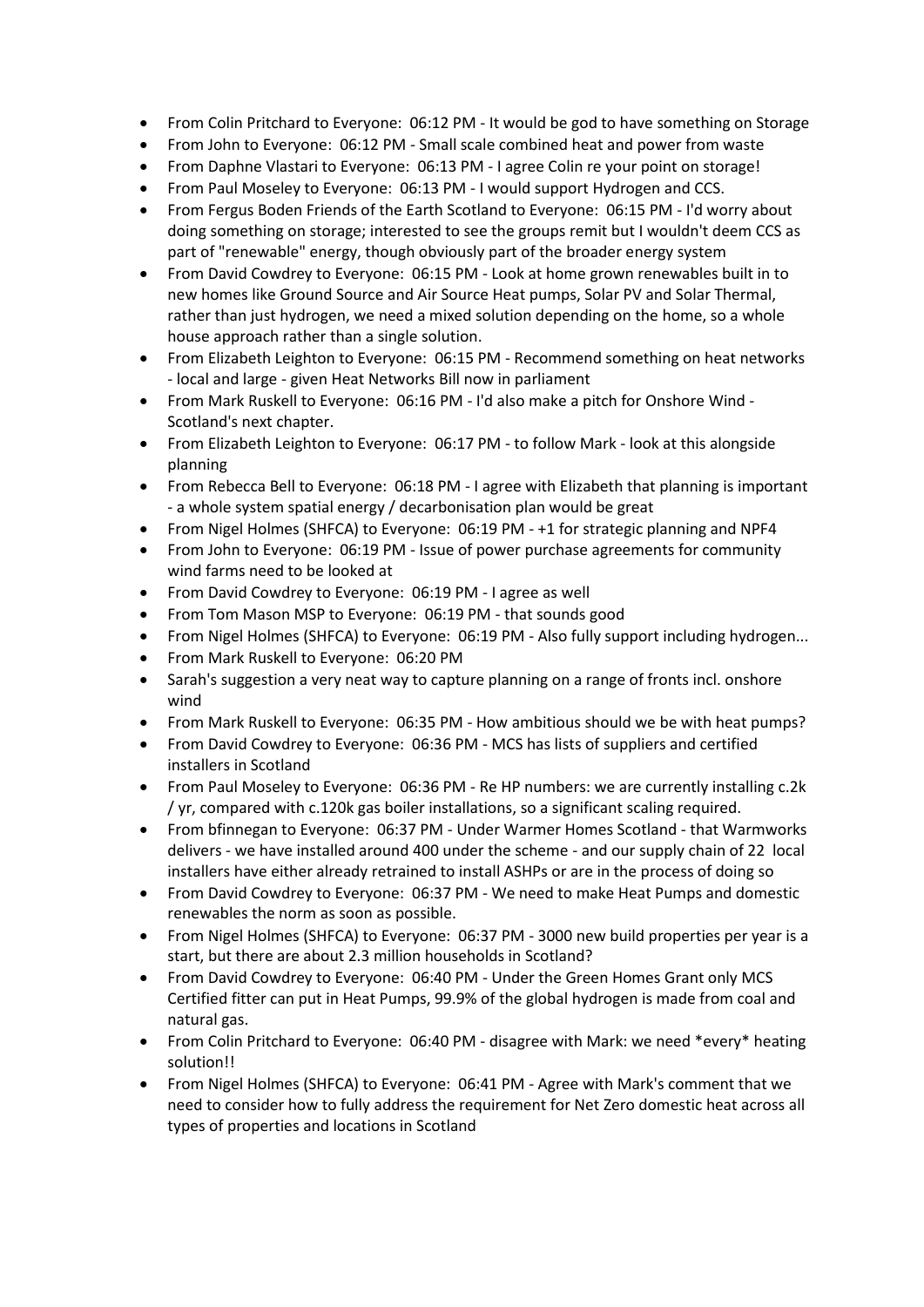- From Elizabeth Leighton to Everyone: 06:41 PM We need to remember the 'need for speed' given our 2030 target of 75% emissions reduction and UN advice regarding urgency of action in next 10 years to avoid worst impacts of climate change.
- From Simon Peltenburg to Everyone: 06:42 PM Is it practical to have heat pumps installed in areas of high density housing? Noise and vibration have potential to create consumer backlash if not managed well from the outset possibly?
- From Alan Beal to Everyone: 06:42 PM Much as I like heat pumps, they aren't the only solution– where do you put an air source heat pump in a flat and also, short term, do we have enough electricity capacity?
- From Mark Ruskell to Everyone: 06:42 PM Where does the plastic come from that feeds incinerators?
- From David Cowdrey to Everyone: 06:43 PM I agree with Elizabeth speed is the answer if we are to succeed and waiting for new technologies to come through is wasted time.
- From Russell Gibb to Everyone: 06:43 PM Another problem we have in the UK is the cost of electricity - a heat pump run off a "normal" tariff ends up costing about 7p/kWh. Only when combining with thermal storage and agile tariffs can we achieve sub-mains-gas pricing (I've done it, so I know it works).
- From mark winskel to Everyone: 06:43 PM It's important that achieving the 75% by 2030 target doesn't make achieving 100% more difficult.
- From Paul Moseley to Everyone: 06:43 PM Key point is that asolutions
- From Claudia Beamish to Everyone: 06:43 PM could those speaking kindly say if they represent an organisation?
- From Elizabeth Leighton to Everyone: 06:43 PM There are examples of heat pumps for multi-storey buildings, and also linking heat pumps to energy storage will help with cost and grid concerns
- From Paul Moseley to Everyone: 06:45 PM Key point whilst some solutions are not yet fully mature, there are several that can be deployed over the next 5-10 years, namely energy efficiency retrofitting, hest networks in heat dense areas, and heat pumps in off-grid areas, which are all no / low regret.
- From Nigel Holmes (SHFCA) to Everyone: 06:46 PM SHFCA = Scottish hydrogen & Fuel Cell Association, for avoidance of any doubt.
- From John to Everyone: 06:47 PM John Birchmore Director SHREWS Ltd. Developers and advisors on small scale combined heat and power from biomass and residual waste projects using advanced thermal treatment technologies
- From Russell Gibb to Everyone: 06:49 PM Russell Gibb representing myself (heat pump nerd) and Planet Heat Ltd - heat pump consultants, installer, service & repair & specifiers.
- From David Cowdrey to Everyone: 06:49 PM Fabrice Great point about a whole house approach and getting heat pumps installed now and leaving hydrogen to fuel transport and heavy industry.
- From Nigel Holmes (SHFCA) to Everyone: 06:50 PM The opportunity for scaling up hydrogen in Scotland is linked to the scale up of onshore and particularly offshore wind. There is an estimated 735GW of offshore wind potential in Scottish waters (ORE Catapult, May 2020). Plenty for Scotland and much more besides.
- From Elizabeth Leighton to Everyone: 06:54 PM If people are interested in reading CERG's reports, you can find them here: <https://www.changeworks.org.uk/cerg> (Elizabeth, secretariat for CERG)
- From Chris Cook to Everyone: 06:54 PM Action research on complementary financing & funding methods beyond conventional grants, debt & equity
- From David Cowdrey to Everyone: 06:54 PM There are 29 million dwellings in the UK and with current rates of retrofitting it will take nearly 400 years, so we need to step change that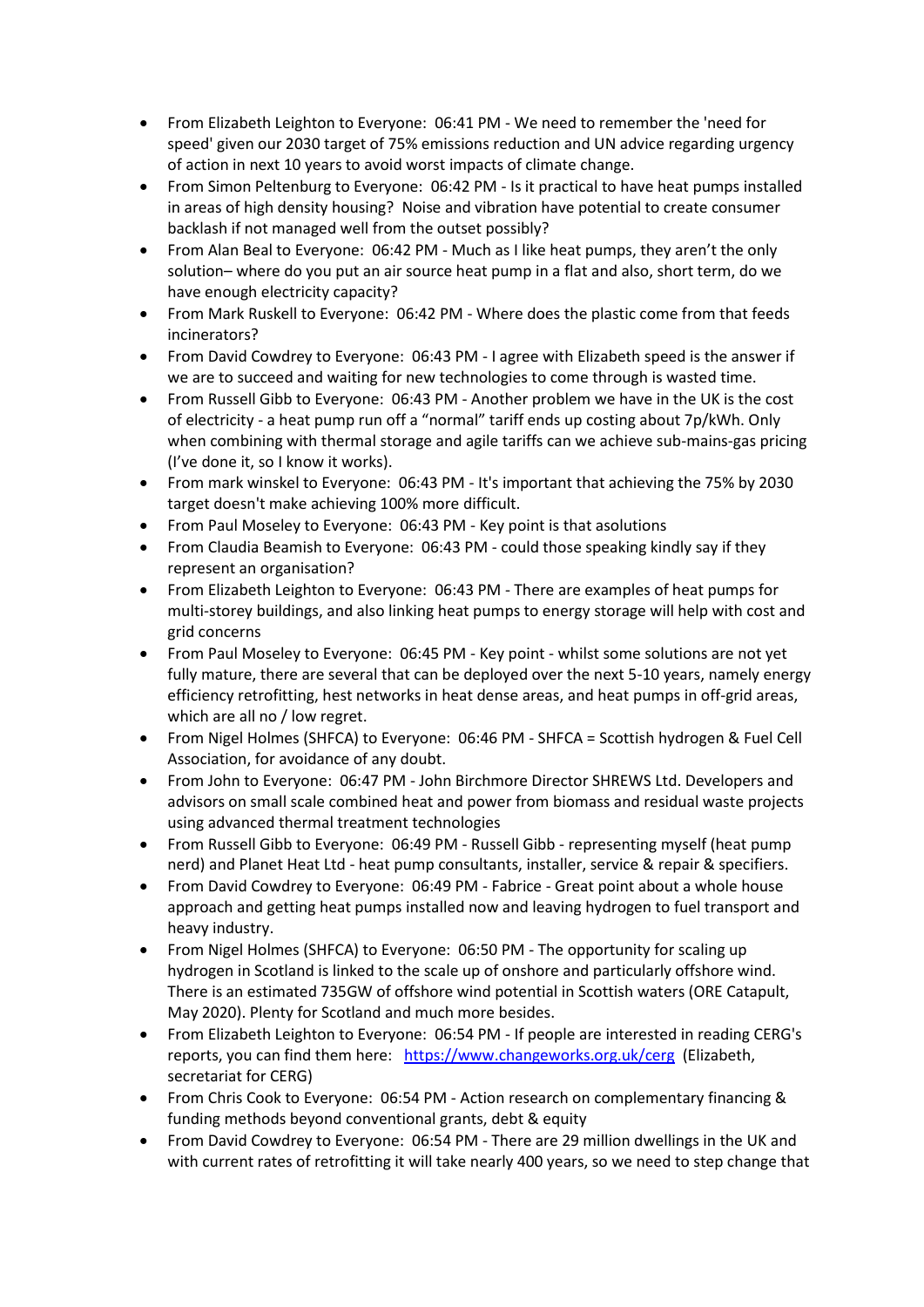Fabrice is advocating. We need to be retrofitting 1.2 to 1.5 million homes a year from now to hit 2050 targets in the UK.

- From Nigel Holmes (SHFCA) to Everyone: 06:55 PM Question for Fabrice about addressing households in Fuel Poverty. I believe that SGN have a successful intiative with Fuel Poor household connections, with about 5000 households connected to the gas network in the past few years. How might schemes like this be continued with low carbon heat solutions?
- From Chris Cook to Everyone: 06:55 PM In particular supply of heat as a service...as distinct from conventional sale of heat
- From Sarah Boyack to Everyone: 06:56 PM What do you mean by on-gas heat pump programme?
- From Chris Cook to Everyone: 06:57 PM ie the sharing of gas & electricity savings made at the RETAIL price is a great model, Also aligns interests of kit suppliers...heat pumping as a service
- From mark winskel to Everyone: 06:57 PM The issue about low carbon heat supply is the current cost versus gas. By saying we need to get on and do it, before we have the affordable solutions at the scale needed, we run risks of more expensive heat services for all, with more fuel poverty for some. Short term focus on buildings fabric is key [Mark Winskel, University of Edinburgh]
- From Chris Cook to Everyone: 06:58 PM Mark, there are ways of addressing that, see above
- From Colin Pritchard to Everyone: 06:58 PM Heat networks? require major investment support - couldn't even install in Grangemouth where the heat would have been effectively free!
- From Nigel Holmes (SHFCA) to Everyone: 06:59 PM Same issue with Slateford Green, NBD offered the heat for free, developer did not take this up. Shameful
- From David Cowdrey (MCS Charitable Foundation) to Everyone: 07:02 PM Supply chains will scale up if there is a long term plan and the right support and training programmes.
- From Colin Pritchard to Everyone: 07:02 PM looks as if key words are "joined-up" . . .
- From David Cowdrey (MCS Charitable Foundation) to Everyone: 07:06 PM Heat pump is zero carbon unlike gas
- From Colin Pritchard to Everyone: 07:07 PM "Mains gas" doesn't pay the cost of CO2 emissions . . !
- From Pete Roche for Nuclear Free Local Authorities to Everyone: 07:08 PM Russell what if heat pump is used un conjunction with heat battery and time of use tariffs - making most of negative cost electricity at times of high renewables.
- From Alan Beal to Everyone: 07:09 PM There are mains gas heat pumps they use heat from the gas. Imagine the savings compared to gas boilers!
- From Chris Cook to Everyone: 07:11 PM [https://www.slideshare.net/mobile/ChrisJCook/energy-fintech-21st-c-funding-for-energy](https://www.slideshare.net/mobile/ChrisJCook/energy-fintech-21st-c-funding-for-energy-storage)[storage](https://www.slideshare.net/mobile/ChrisJCook/energy-fintech-21st-c-funding-for-energy-storage) Presentation in Brussels may be of interest
- From Pete Roche for Nuclear Free Local Authorities to Everyone: 07:12 PM I am hoping to get a free heat pump through Warmworks early next year. They are doing 250 installations in SE Scotland
- From Russell Gibb to Everyone: 07:13 PM Sorry Fabrice, but only in rare circumstances is a heat pump cheaper to run than mains gas . Normal installations where radiators are installed and when factoring in the rebound effect of increased comfort levels, heat pumps are more expensive to run than mains gas. I monitor lots of installations and generally they operate with a Seasonal Coefficient of Performance of between 2.5 and 3, therefore divide the price of electricity (e.g. 16p/kwh) by 2.5 to 3 and it's still more expensive than mains gas. Time to tax the burning of primary fuels.